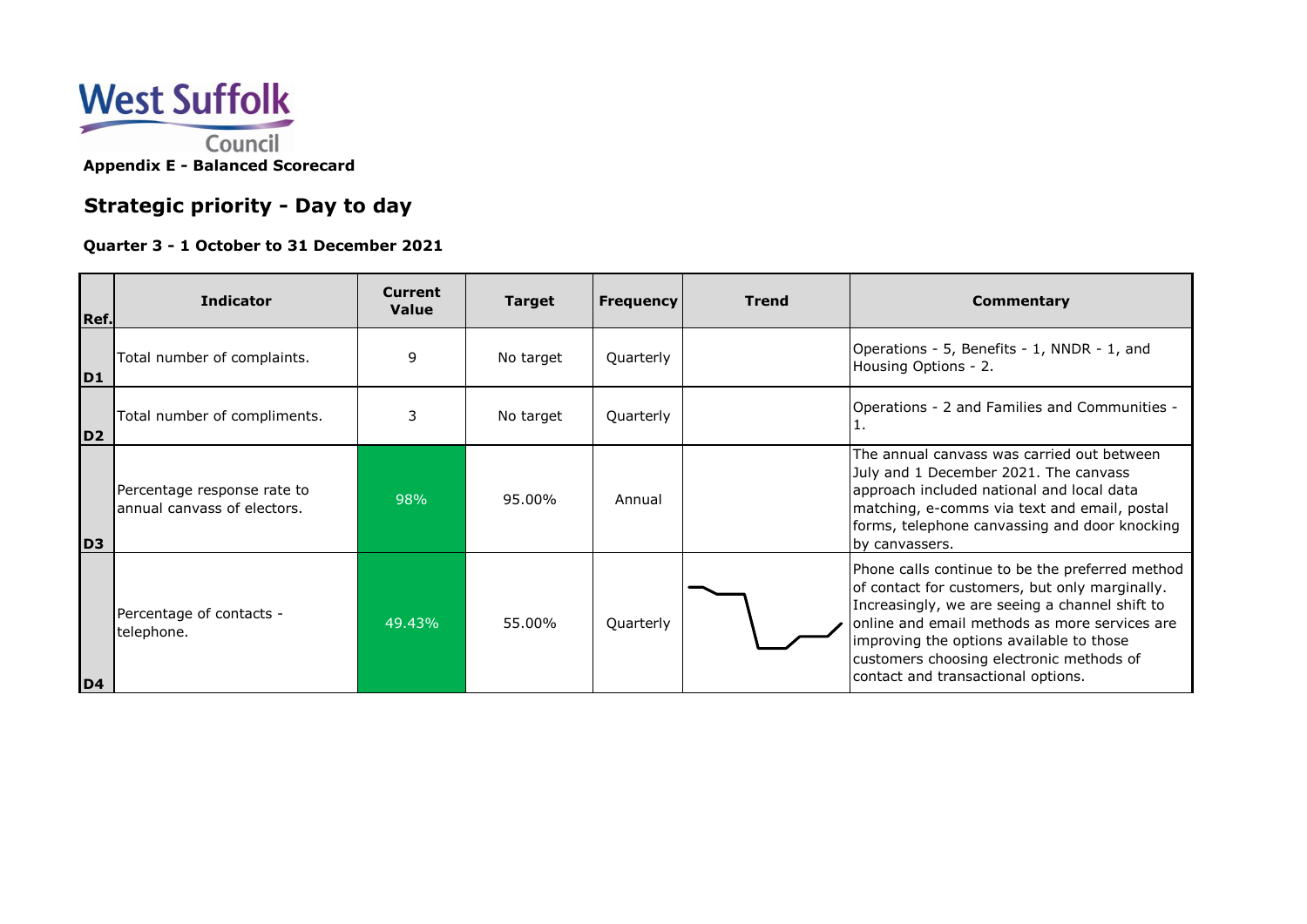

| Ref.           | <b>Indicator</b>                              | <b>Current</b><br>Value | <b>Target</b> | <b>Frequency</b> | <b>Trend</b> | <b>Commentary</b>                                                                                                                                                                                                                                                                                                                                                                                                                                                                                                                                                                                                                                                                     |
|----------------|-----------------------------------------------|-------------------------|---------------|------------------|--------------|---------------------------------------------------------------------------------------------------------------------------------------------------------------------------------------------------------------------------------------------------------------------------------------------------------------------------------------------------------------------------------------------------------------------------------------------------------------------------------------------------------------------------------------------------------------------------------------------------------------------------------------------------------------------------------------|
| D <sub>5</sub> | Percentage of contacts - face to<br>lface.    | 1.27%                   | 15.00%        | Quarterly        |              | We continue to see a significant reduction in the<br>number of F2F customers since we re-opened<br>West Suffolk House reception in August 2021.<br>The reduction is a direct response to public<br>access changes made post-covid. Pre-made<br>appointments have proven a successful<br>management method but many services are<br>continuing to manage demand remotely and this<br>is in-line with, and in support of the council's<br>agreed Customer Access Strategy.                                                                                                                                                                                                              |
| D <sub>6</sub> | Percentage of contacts - online or<br>lemail. | 49.30%                  | 30.00%        | Quarterly        |              | Almost half of all demand for council services is<br>via online methods and this is testament to both<br>the services responding to the pandemic, and<br>shifting services online to make it more<br>accessible for our customers; but also signifies a<br>huge change in customer behaviour which is<br>borne out of necessity as a result of lockdown<br>and restrictions on non-essential travel etc. This<br>change in behaviour has continued since the<br>easing of restrictions in Summer 2021, and we<br>are constantly aiming to improve the online offer<br>and customer experience so that we continue to<br>see an upward trend in the use of this particular<br>channel. |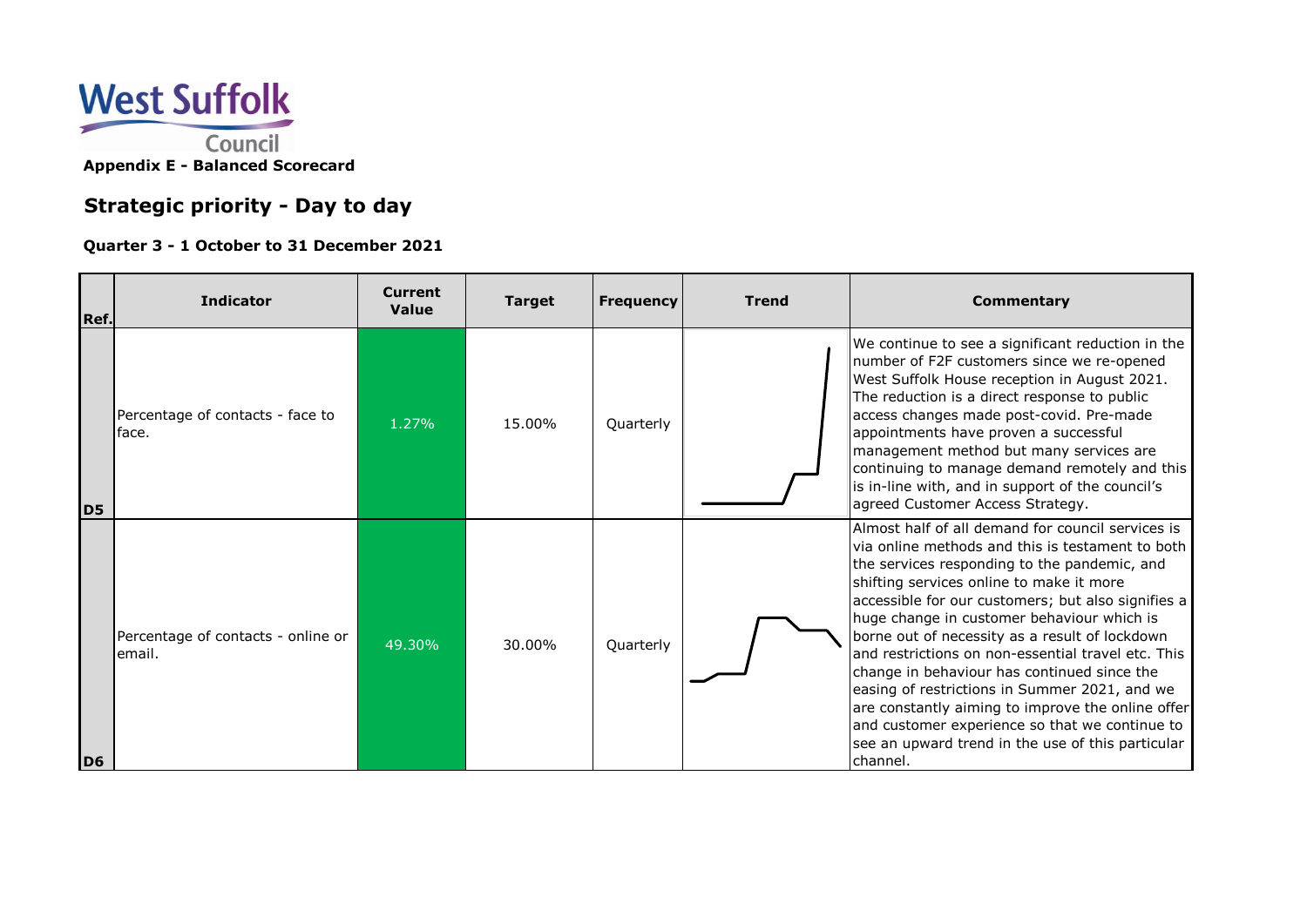

| Ref.           | <b>Indicator</b>                                               | <b>Current</b><br><b>Value</b> | <b>Target</b> | <b>Frequency</b> | <b>Trend</b> | <b>Commentary</b>                                                                                                                                                                                                                                                                                                                                                                                                                                                                                                                                                                                                                 |
|----------------|----------------------------------------------------------------|--------------------------------|---------------|------------------|--------------|-----------------------------------------------------------------------------------------------------------------------------------------------------------------------------------------------------------------------------------------------------------------------------------------------------------------------------------------------------------------------------------------------------------------------------------------------------------------------------------------------------------------------------------------------------------------------------------------------------------------------------------|
| D7             | Percentage of telephone calls<br>answered.                     | 96.00%                         | 90.00%        | Quarterly        |              | The team answered a total of 21,091 calls<br>during Q3, with 22,017 calls offered in total. The<br>busiest lines (excluding generals totalling 5,399<br>calls offered) were:<br>Operations (waste) - 3,856<br>Apex - 3,751<br>Housing options - 3,559                                                                                                                                                                                                                                                                                                                                                                             |
| D <sub>8</sub> | Number of unique users of the<br>West Suffolk council website. | 53,854                         | 37,600        | Monthly          |              | Usually, the numbers of visitors and page views<br>drop in November or December (unless there is<br>a major event or campaign in progress). 2021 is<br>similar to 2020 with a drop in November and an<br>increase in December. The figures have dropped<br>by approximately 25% compared with December<br>2020. This is largely because people now have<br>the option not to accept all cookies so we can no<br>longer track them visiting the website or their<br>behaviour when they use the website. Despite<br>this drop the figures are higher than December<br>2019 (116,612 unique page views and 44,666<br>unique users). |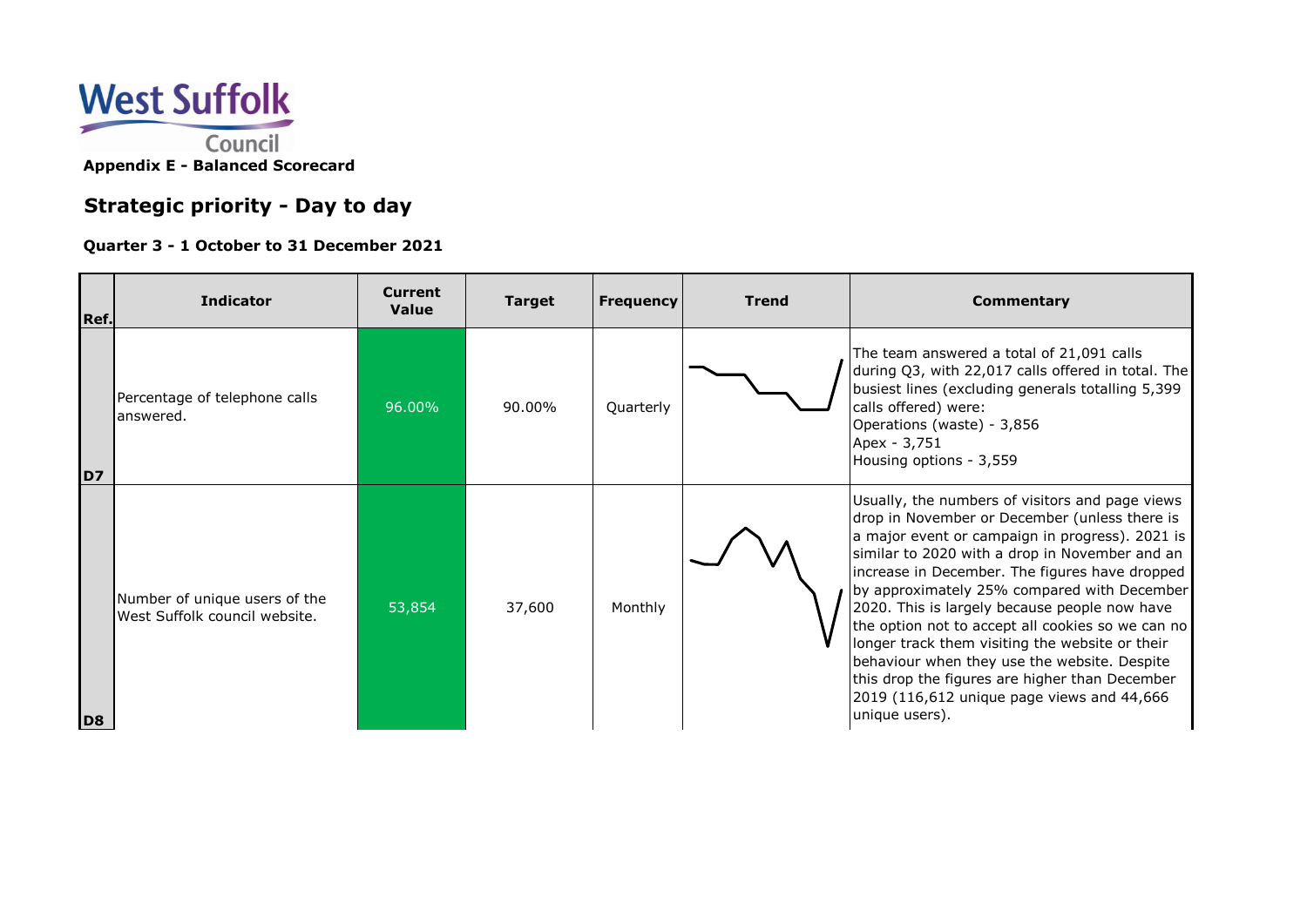

| Ref.           | <b>Indicator</b>                                                                         | <b>Current</b><br><b>Value</b> | <b>Target</b> | <b>Frequency</b> | <b>Trend</b> | <b>Commentary</b>                                                                                                                                                                                                                                                                                                                                                                                                                                                                                                                                                                             |
|----------------|------------------------------------------------------------------------------------------|--------------------------------|---------------|------------------|--------------|-----------------------------------------------------------------------------------------------------------------------------------------------------------------------------------------------------------------------------------------------------------------------------------------------------------------------------------------------------------------------------------------------------------------------------------------------------------------------------------------------------------------------------------------------------------------------------------------------|
| D <sub>9</sub> | Uptake of pre-application advice<br>(percentage of all applications<br>major and minor). | 17.64%                         | 40.00%        | Monthly          |              | 17 major and minor applications were received<br>in December 2021, 3 of those had a pre-app.<br>It should be noted that the percentage of pre-<br>applications does not take into account the<br>relative complexity of pre-application requests.<br>Neither does it reflect the fees received (which<br>are linked to complexity).                                                                                                                                                                                                                                                           |
| <b>D10</b>     | Total amount of debt over 90 days<br>(E).                                                | £978,244                       | £470,000      | Monthly          |              | The outstanding debt position continues to be an<br>issue with Trade Waste and Commercial<br>Property debts still to be collected. This<br>continues to be a focus for management to<br>improve. Debt increased due to COVID-19 and<br>reminders being suppressed for April and May,<br>this is currently being reviewed and debt<br>management plans are being put in place to<br>reduce this figure. The majority of this amount<br>relates to Property and Trade debt which has<br>fallen into the 90 day bracket. Payment plans<br>are being arranged and put in place with<br>customers. |
| <b>D11</b>     | Percentage undisputed invoices<br>paid within 30 days.                                   | 89.12%                         | 95.00%        | Monthly          |              | Partial recovery in Q2 due to renewed focus on<br>process and issue resolution.                                                                                                                                                                                                                                                                                                                                                                                                                                                                                                               |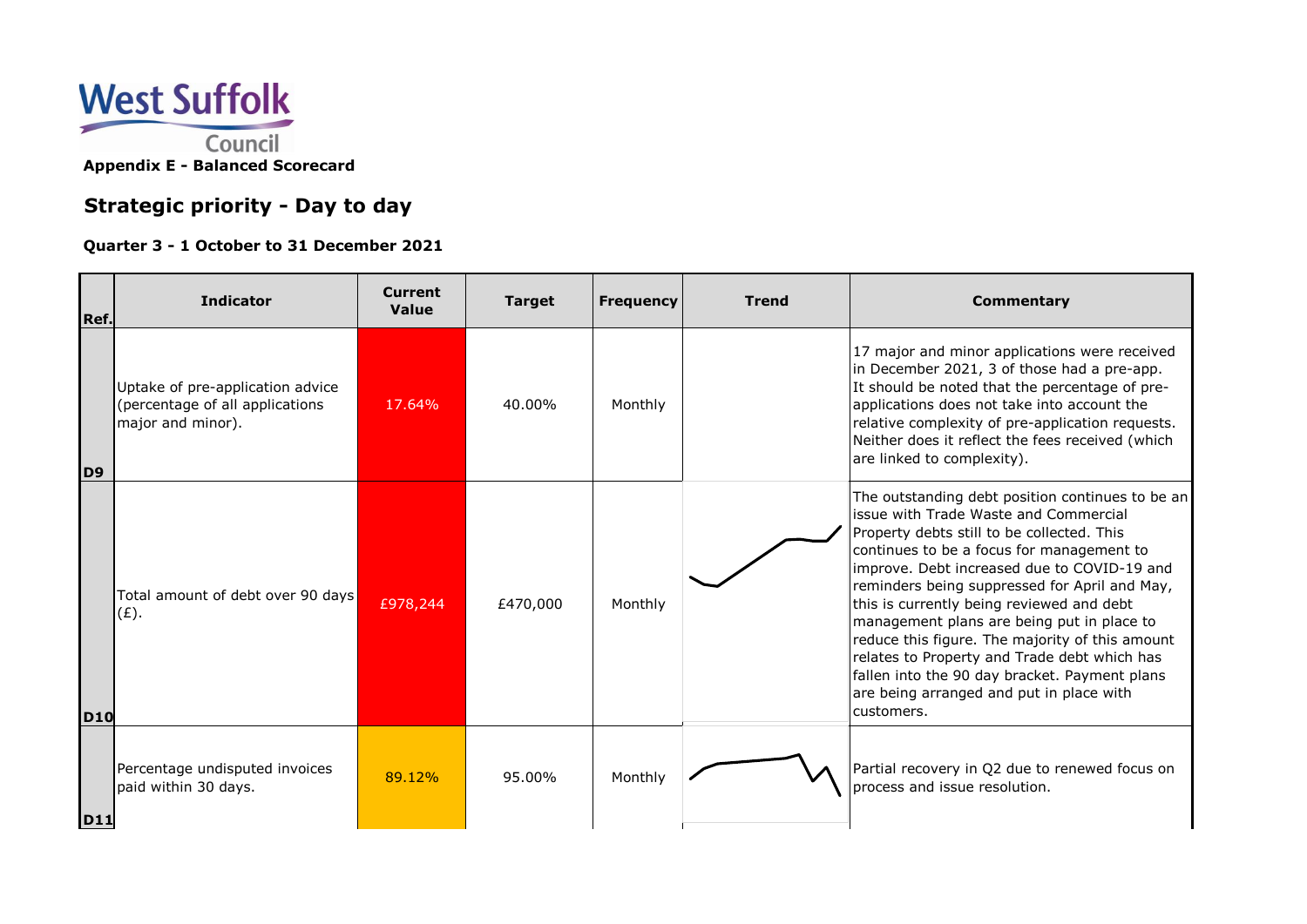

| Ref.       | <b>Indicator</b>                                   | <b>Current</b><br><b>Value</b> | <b>Target</b> | <b>Frequency</b> | <b>Trend</b> | <b>Commentary</b>                                                                                                                                                                                                                                                                                                                                                                                                              |
|------------|----------------------------------------------------|--------------------------------|---------------|------------------|--------------|--------------------------------------------------------------------------------------------------------------------------------------------------------------------------------------------------------------------------------------------------------------------------------------------------------------------------------------------------------------------------------------------------------------------------------|
| <b>D12</b> | Percentage collection of Council<br>Tax.           | 87.19%                         | 85.18%        | Monthly          |              | Collection is exceeding target and with the<br>reopening of Magistrates Courts and ability to<br>recover arrears this should continue, despite                                                                                                                                                                                                                                                                                 |
| <b>D13</b> | Percentage in-year Council Tax<br>collection rate. | 84.49%                         | 83.47%        | Monthly          |              | arrangements for delayed payments from last<br>year continuing into this year.                                                                                                                                                                                                                                                                                                                                                 |
| <b>D14</b> | Percentage collection of Business<br>Rates.        | 82.58%                         | 79.61%        | Monthly          |              | Collection is on target. The issue of bills for<br>premises that were receiving Expanded Retail<br>Relief has effected the pattern of collection with<br>the net collectable debt increasing significantly<br>in June due to the instalments commencing in<br>July. This has been compounded by some<br>companies declining the relief which again<br>impacts on the net collectable debt and<br>instalments are only now due. |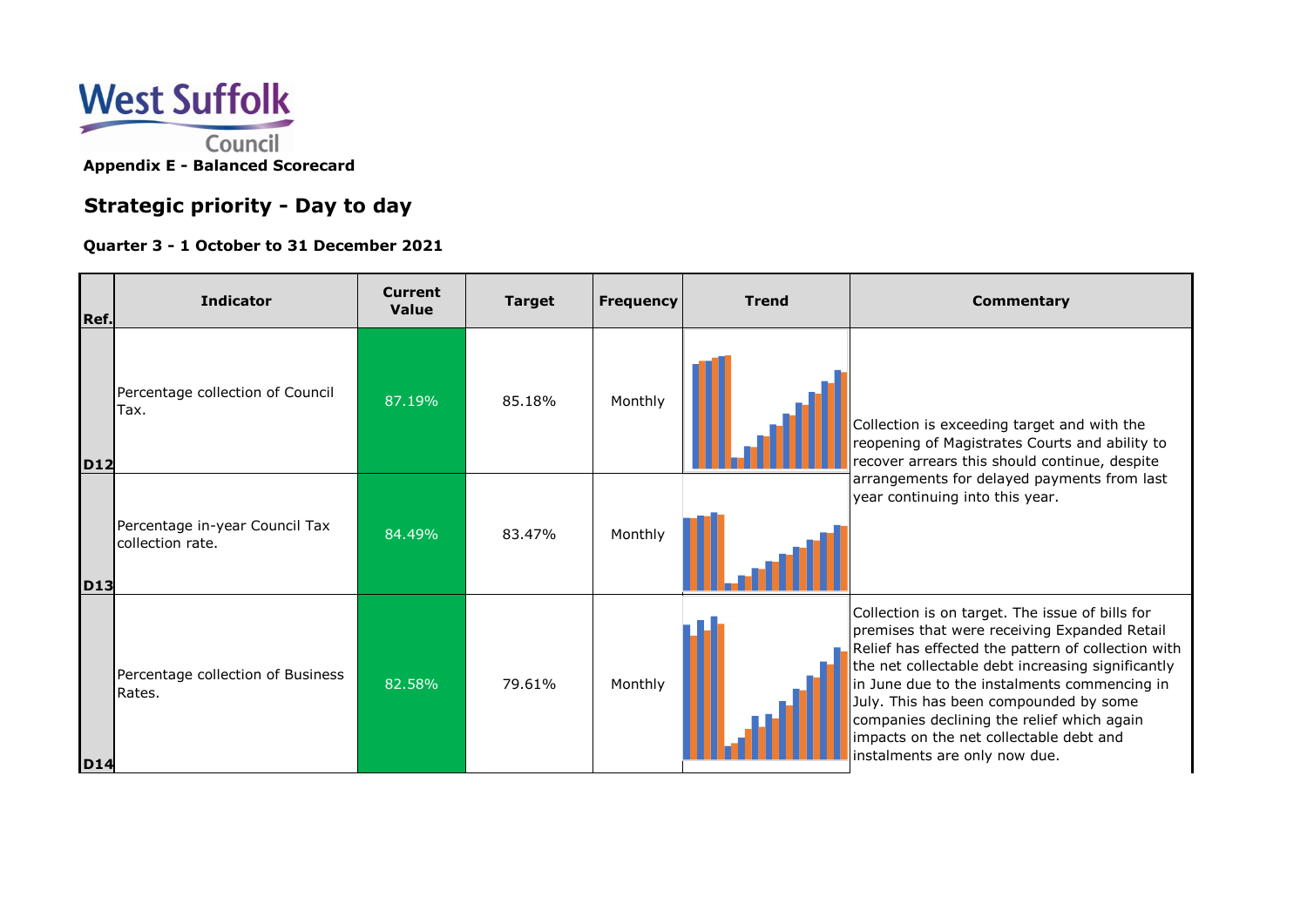

| Ref.       | <b>Indicator</b>                                                | <b>Current</b><br>Value | <b>Target</b> | <b>Frequency</b> | <b>Trend</b> | <b>Commentary</b>                                                                                                                                                                                         |
|------------|-----------------------------------------------------------------|-------------------------|---------------|------------------|--------------|-----------------------------------------------------------------------------------------------------------------------------------------------------------------------------------------------------------|
| <b>D15</b> | Council Tax Reduction Scheme<br>claims - days taken to process. | 6.94                    | 12            | Monthly          |              | This indicator is currently being met and is<br>expected to achieve target at the end of the<br>year, although an economic downturn could<br>increase demand thereby impacting processing<br>performance. |
| <b>D16</b> | Housing Benefits claims - days<br>taken to process.             | 6.38                    | 12            | Monthly          |              | This indicator is currently being met and is<br>expected to achieve target at the end of the<br>year, although an economic downturn could<br>increase demand thereby impacting processing<br>performance. |
| <b>D17</b> | Percentage of customers satisfied<br>with the overall journey.  | 72.00%                  | No target     | Quarterly        |              | This is based on 509 survey responses received.<br>We continue to monitor our customer<br>satisfaction closely and suggest improvements<br>based on feedback we receive.                                  |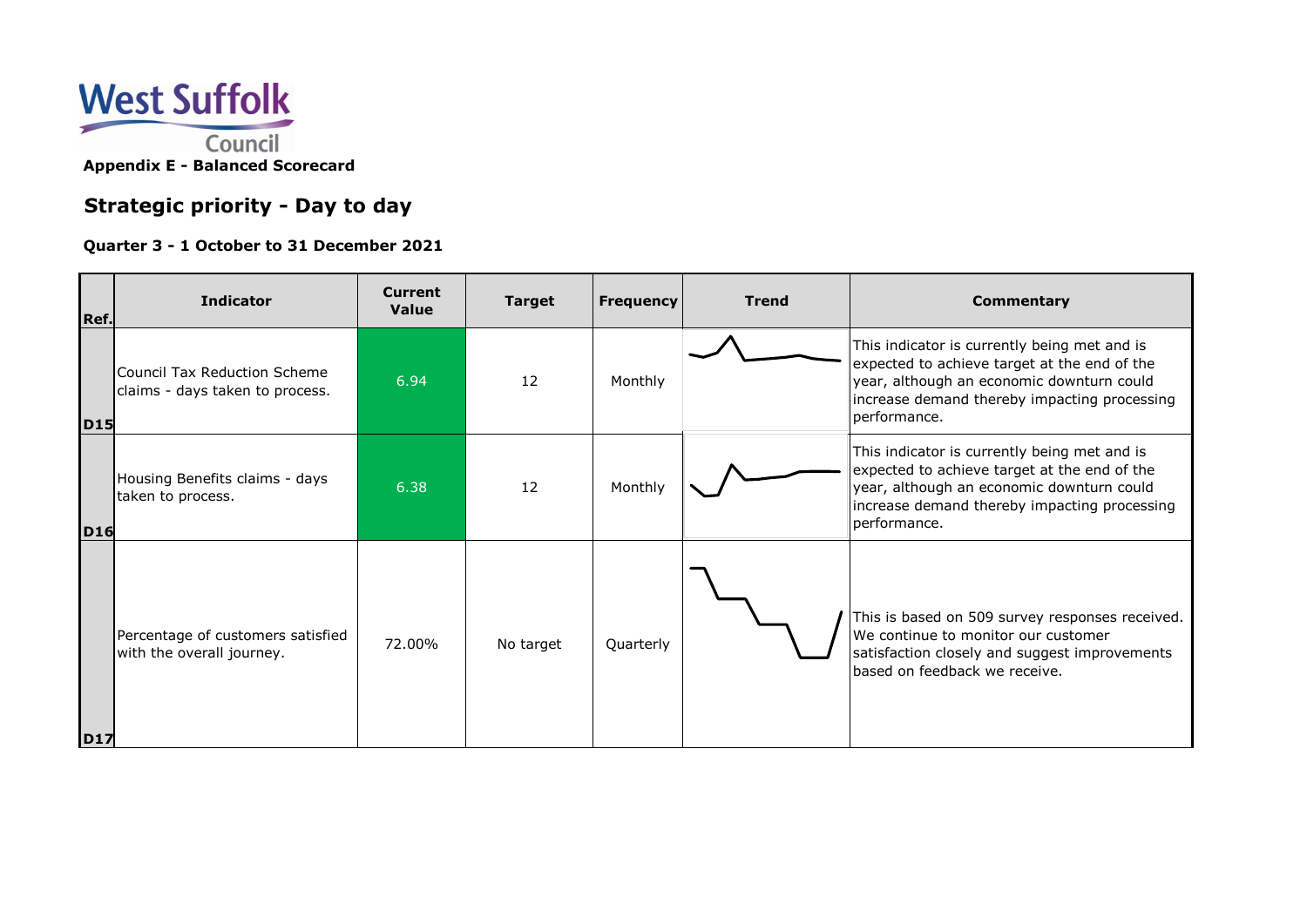

| Ref.       | <b>Indicator</b>                                                                 | <b>Current</b><br>Value | <b>Target</b> | <b>Frequency</b> | <b>Trend</b> | <b>Commentary</b>                                                                                                                                                                                                                                                       |
|------------|----------------------------------------------------------------------------------|-------------------------|---------------|------------------|--------------|-------------------------------------------------------------------------------------------------------------------------------------------------------------------------------------------------------------------------------------------------------------------------|
| <b>D18</b> | Total helpdesk calls logged by SLA<br>paying customers.                          | 356                     | 350           | Quarterly        |              | Stable call volumes with major laptop refresh for<br>ARP completed last year. Higher number of calls<br>than usual in December due to ARP Data Centre<br>move and subsequent Citrix decommissioning.                                                                    |
| <b>D19</b> | Percentage calls closed on target<br>for SLA paying customers.                   | 94%                     | 100%          | Quarterly        |              | Closure rates recovering despite staff turnover<br>and two new members of the first line team<br>being trained. 95% target almost hit.                                                                                                                                  |
| <b>D20</b> | Time taken to complete<br>recruitment process - advert to<br>offer (days)        | 22.66                   | 50.00         | Quarterly        |              | Minimal change compared to Q2. We are<br>recruiting quicker than the target due to<br>operational vacancies requiring urgent<br>appointments and also due to the challenging<br>job market meaning that we have to act fast<br>when suitable applications are received. |
| <b>D21</b> | Average number of sick days lost<br>per full time equivalent (FTE) per<br>annum. | 6.1                     | 6.50          | Quarterly        |              | This continues to rise due to the significant<br>number of staff absences due to coronavirus.                                                                                                                                                                           |
| <b>D22</b> | Percentage of voluntary staff<br>turnover.                                       | 11.07%                  | 7 to 12       | Quarterly        |              | Although this figure continues to rise it remains<br>at an acceptable level and there are signs that it<br>is stabilising.                                                                                                                                              |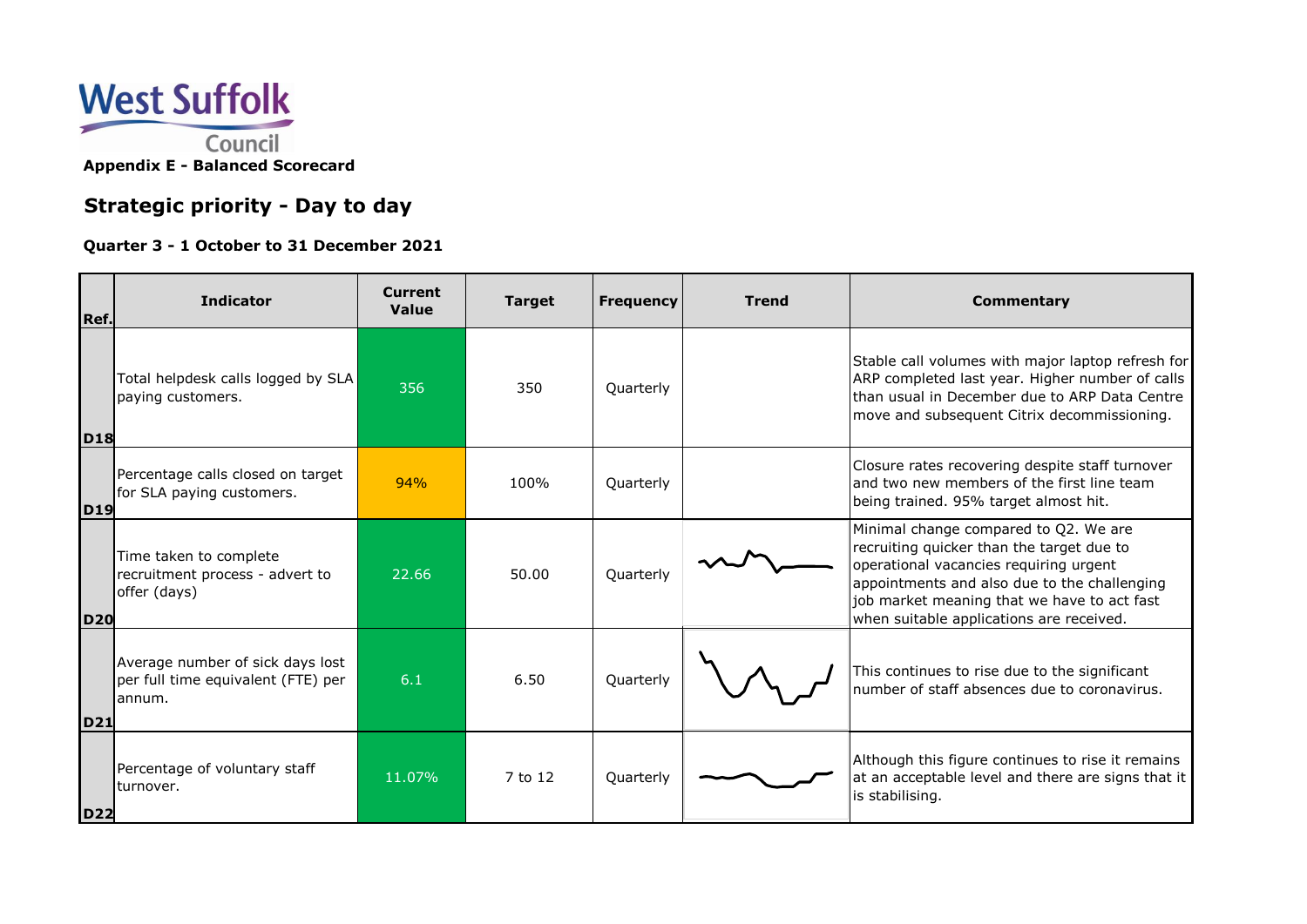

| Ref.       | <b>Indicator</b>                                            | <b>Current</b><br>Value | <b>Target</b> | <b>Frequency</b> | <b>Trend</b> | <b>Commentary</b>                                                                                                                                                                                                                                                                                                                                                                           |
|------------|-------------------------------------------------------------|-------------------------|---------------|------------------|--------------|---------------------------------------------------------------------------------------------------------------------------------------------------------------------------------------------------------------------------------------------------------------------------------------------------------------------------------------------------------------------------------------------|
| <b>D23</b> | Car park income $(E)$ .                                     | £3,227,875              | £4,693,883    | Monthly          |              | Parking transaction levels are still below pre-<br>COVID levels due to the ongoing impact of the<br>pandemic behavioural changes. Usage of car<br>parks continues to improve with income now<br>fluctuating around the 80% to 85% of pre-<br>pandemic levels in Bury. Agreed increases to on-<br>street tariffs have just been introduced in<br>November which should begin to take affect. |
| <b>D24</b> | Income from entire property<br>portfolio $(E)$ (as billed). | £4,480,222              | £4,406,454.46 | Monthly          |              | Non-payment of back rent by certain large<br>tenants remains an ongoing management issue<br>following Covid, but overdue debt levels lower<br>than peak.                                                                                                                                                                                                                                    |
| <b>D25</b> | Percentage of void properties.                              | 4.67%                   | 6%            | Monthly          |              | Demand for industrial accommodation<br>remains strong and with balance of portfolio<br>being in this sector, void rates are low. Retail,<br>leisure and office sectors continue to face<br>some market uncertainty with limited<br>demand.                                                                                                                                                  |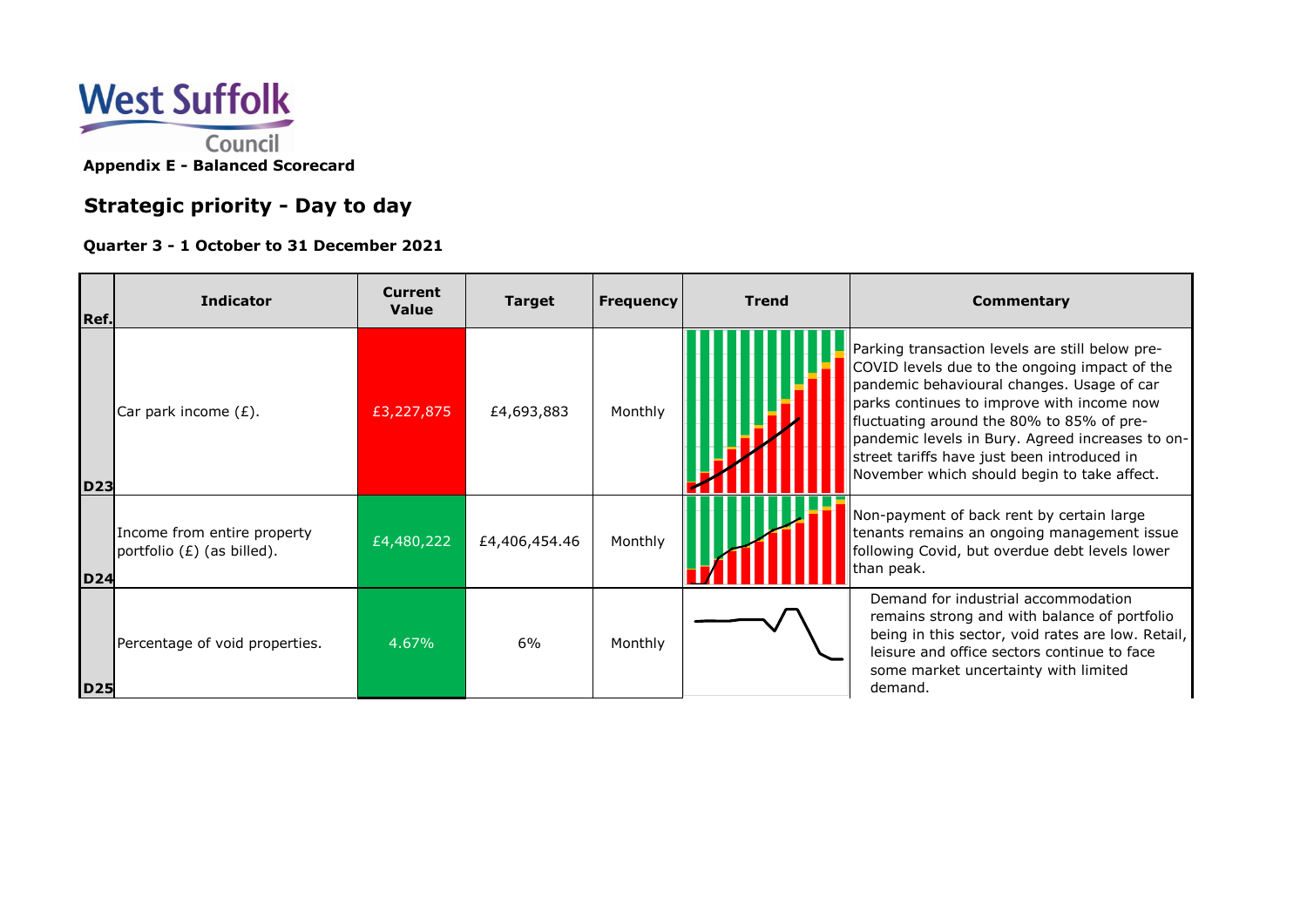

| Ref.       | <b>Indicator</b>                              | <b>Current</b><br>Value | <b>Target</b> | <b>Frequency</b> | <b>Trend</b> | <b>Commentary</b>                                                                                                                                                                                                                                                                                                     |
|------------|-----------------------------------------------|-------------------------|---------------|------------------|--------------|-----------------------------------------------------------------------------------------------------------------------------------------------------------------------------------------------------------------------------------------------------------------------------------------------------------------------|
| <b>D26</b> | Income from commercial waste                  | £2,409,388              | £2,543,442    | Monthly          |              | All services have commenced in line with<br>expectations and have returned to near normal<br>as the local economy recovers. We continue to<br>see a particularly strong performance on skip<br>and rolonof services. Income from recyclable<br>commodities (e.g. cardboard and metal) remains<br>particularly strong. |
| <b>D27</b> | Percentage rate of return on<br>linvestments. | 0.15%                   | 0.25%         | Quarterly        |              | The average investment yield continues to drop<br>as interest rates remain at close to zero. As<br>placements end and need to be renewed the<br>new rates available are currently lower than<br>those they replace.                                                                                                   |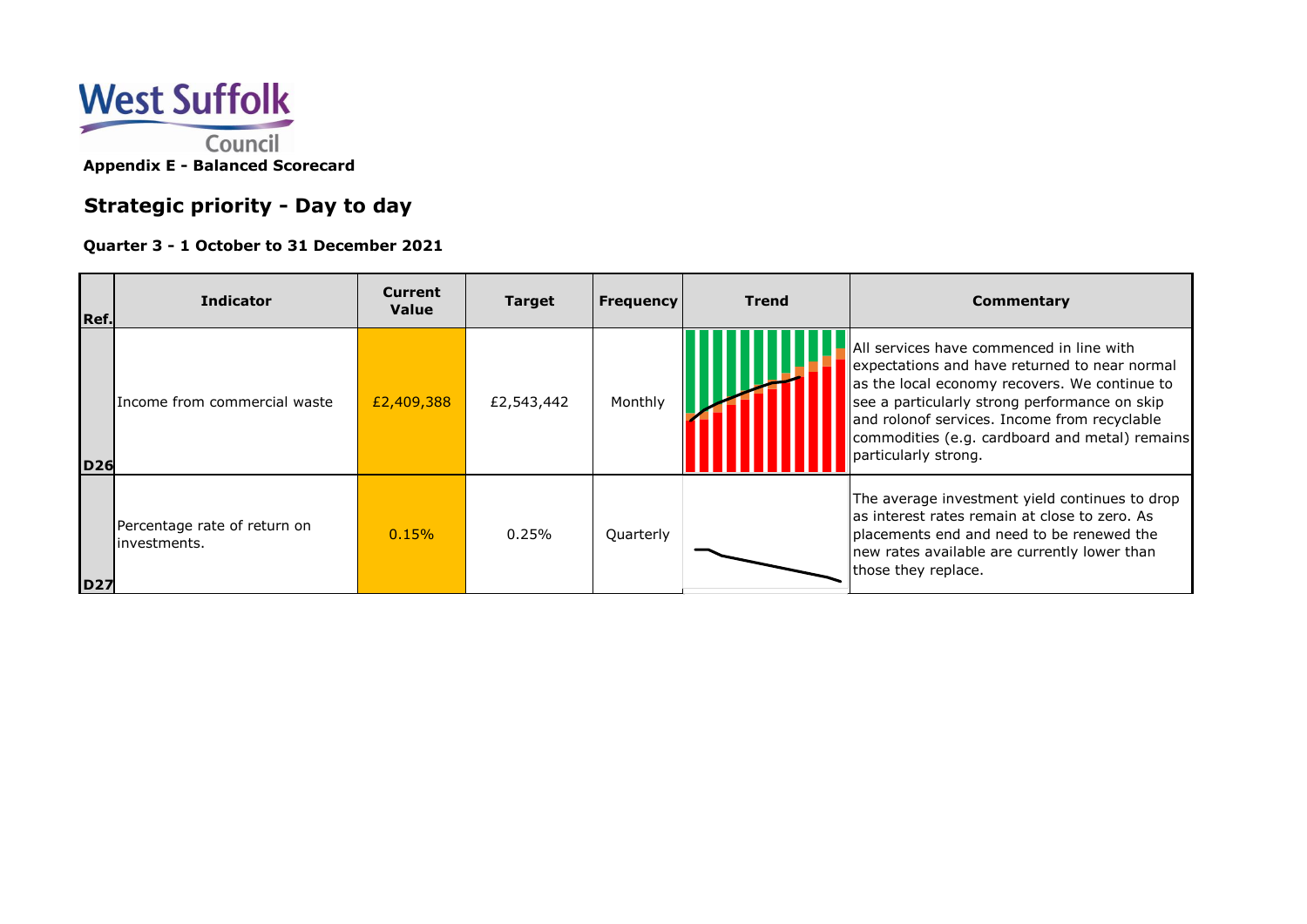

| Ref.       | <b>Indicator</b>                                    | <b>Current</b><br>Value | <b>Target</b> | <b>Frequency</b> | <b>Trend</b> | Commentary                                                                                                                                                                                                                                                                                                                                                                                                                                                                                                                                                                                                                                           |
|------------|-----------------------------------------------------|-------------------------|---------------|------------------|--------------|------------------------------------------------------------------------------------------------------------------------------------------------------------------------------------------------------------------------------------------------------------------------------------------------------------------------------------------------------------------------------------------------------------------------------------------------------------------------------------------------------------------------------------------------------------------------------------------------------------------------------------------------------|
| <b>D28</b> | Cost of Current Borrowing<br>(Internal & External). | £56,239,766             | £96,328,000   | Quarterly        |              | External Borrowing increased by £10 million in<br>December as a 40 year loan was taken with the<br>Public Works Loan Board to meet our medium to<br>long term capital financing requirement. This<br>need has been driven by our existing and future<br>Capital Programme. This adds to the long term<br>E4 million loan. Internal Borrowing increases as<br>use of available cash balances for Mildenhall<br>hub, West Suffolk Operational Hub, 2020/21<br>Cornhill and other asset purchases continue but<br>at a lower level than included in the target as<br>some projects (particularly Western Way<br>Development are reviewed and rephased). |
| D29        | Building Control - percentage<br>market share.      | 56%                     | 60%           | Bi-annual        |              | Annual average maintained despite extremely<br>competitive private sector competition.                                                                                                                                                                                                                                                                                                                                                                                                                                                                                                                                                               |